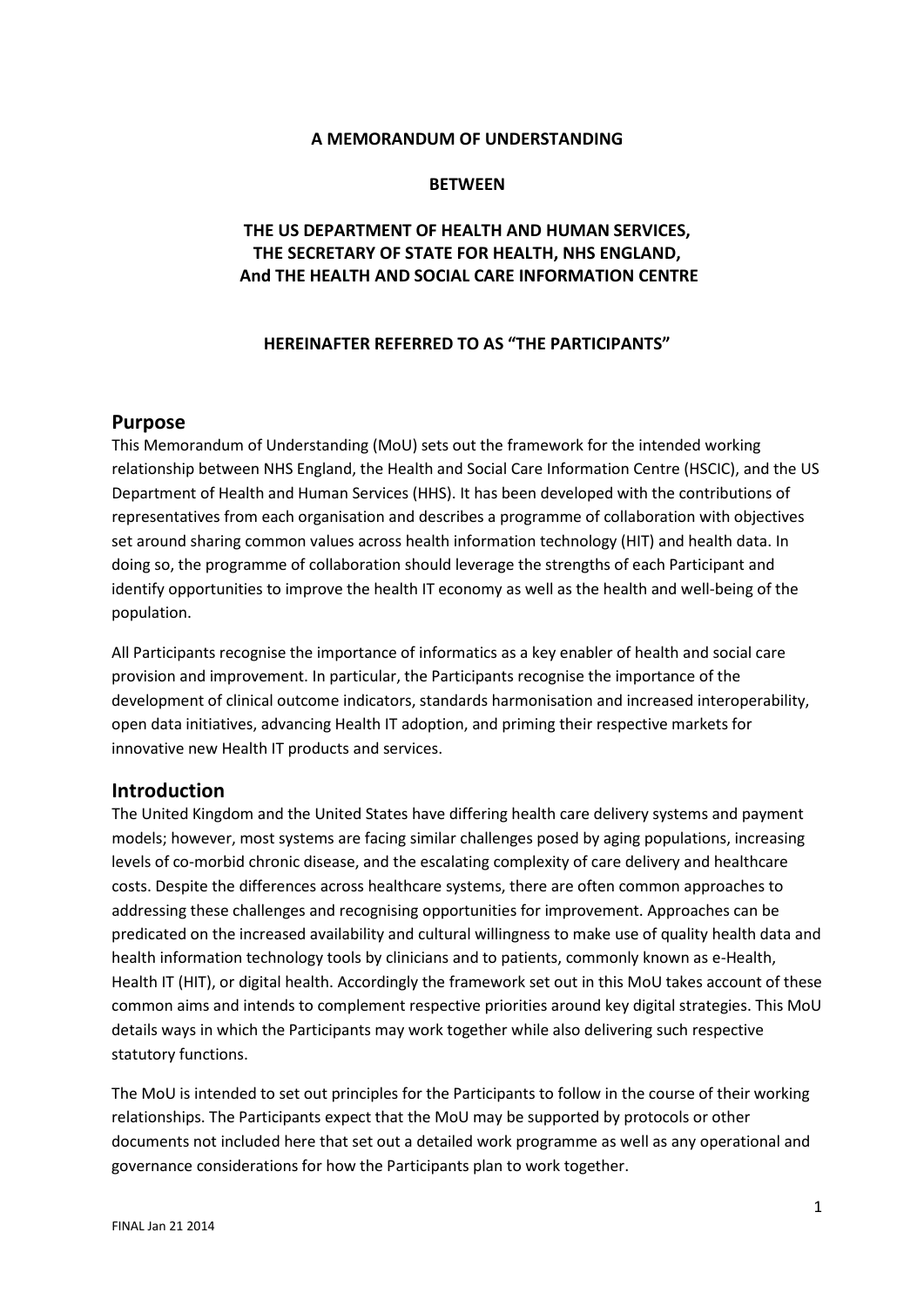This collaboration is the result of previous summits, the aims of which were to allow both countries to learn from the experiences of the other and to align approaches on both sides of the Atlantic. Throughout, the summits aimed to feed into the areas of cooperation identified in the December 7, 20[1](#page-1-0)0 United States and European Commission Memorandum of Understanding, $<sup>1</sup>$  and which inform</sup> strategic decision-making both nationally and internationally.

# **The Participants**

The U.S. **Department of Health and Human Services (HHS)** is a cabinet department and its mission is to help provide the building blocks that Americans need to live healthy, successful lives. HHS fulfils that mission every day by providing millions of children, families, seniors and others with access to high-quality health care, by helping people find jobs and parents find affordable child care, by keeping the food on Americans' shelves safe and infectious diseases at bay, and by pushing the boundaries of how society diagnoses and treats disease.

The Secretary of State for Health is responsible for The Department of Health (DH) in England. DH in England helps people to live better for longer. It leads, shapes and funds health and care in England, making sure people have the support, care and treatment they need, with the compassion, respect and dignity they deserve. DH is responsible for system wide informatics programmes, projects and services and having overall stewardship and accountability for the success of informatics policy implementation across health and care in England.

**NHS England** [2](#page-1-1) is an executive non-departmental public body. NHS England authorizes clinical commissioning groups (CCG's), which are the drivers of the new, clinically-led commissioning system introduced by the Health and Social Care Act (2012). NHS England also has a parallel duty to assure that CCGs are able to commission safely, use their budgets responsibly, and exercise their functions to improve quality, reduce inequality and deliver improved outcomes within the available resources. NHS England is also charged with using its powers to commission activities to deliver key elements of the information strategy *The Power of Information*<sup>[3](#page-1-2)</sup>. Key themes include patient control of their health information and access to the information they need to improve their health and wellbeing. It also seeks to rollout information systems that are designed to support clinicians and other front-line staff to deliver safe, high quality care.

**The Health and Social Care Information Centre** is an executive non-departmental public body and also acts as the agent for the Department of Health on the Open Data agenda. It provides specialist input into developing standards and products as well as identifying opportunities for making better use of information assets, and in addition; providing contractual delivery of the Secretary of State's priorities relating to the Department of Health's Informatics Strategy "The Power of Information: putting all of us in control of the health and care information we need" (2012).

<span id="page-1-1"></span><span id="page-1-0"></span> $1$  United States and European Commission Memorandum of Understanding: Co-operation Surrounding Health Related Information and Communication Technologies (2010) [www.healthit.gov/sites/default/files/HHS\\_EC\\_MOU\\_CooperationHealthInfo\\_and\\_ComTechSigned.pdf](http://www.healthit.gov/sites/default/files/HHS_EC_MOU_CooperationHealthInfo_and_ComTechSigned.pdf)  $^2$  NHS England is the operational name of the National Health Service Commissioning Board, a *National Health Service Act 2006, as amended in 2012*

<span id="page-1-2"></span> $3$  The Power of Information: putting all of us in control of the health and care information we need" (2012)

[www.gov.uk/government/publications/giving-people-control-of-the-health-and-care-information-they-need.](http://www.gov.uk/government/publications/giving-people-control-of-the-health-and-care-information-they-need)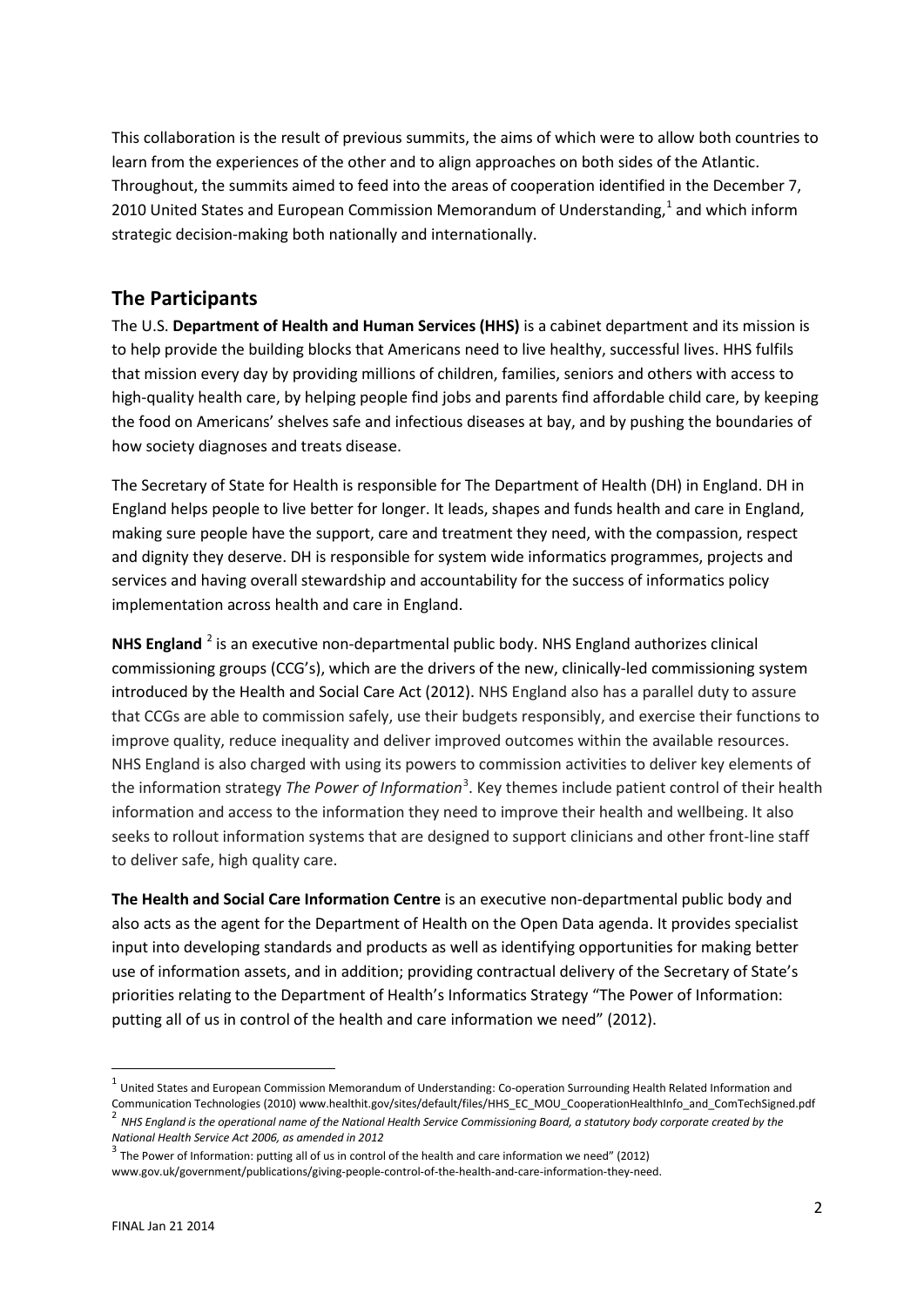# **Other Agencies and Interfaces**

The Participants intend to draw on their own and other underlying resource for subject-matter expertise and the implementation of any activities conducted under this MOU (which would be at the discretion of each). Within HHS such resources could include the Office of the National Coordinator for Health Information Technology (ONC); the Food and Drug Administration (FDA), and the Centers for Medicare & Medicaid Services (CMS). NHS England and The Health and Social Care Information Centre, may potentially be able to draw on resources and expertise from NHS Provider Trusts and regulatory agencies.

A number of public and private interoperability and architecture initiatives are also underway across the UK and US that may also serve as resources and drivers for success including those of existing standard setting organizations such as International Organization for Standardization (ISO), the World Health Organization (WHO), Health Level Seven (HL7) and International Health Terminology Standards Development Organisation (IHTSDO).

Other existing and future arrangements may also drive success. For example, the UK as part of the European Union is also engaged with the US under the 2010 European Commission and United States Memorandum of Understanding<sup>[4](#page-2-0)</sup> which is further outlined in the "Transatlantic eHealth/Health IT Cooperation Roadmap."[5](#page-2-1) Given these cooperative drives, one can expect complementary overlap in work on the development of a Health IT workforce, and internationally recognized interoperability standards; especially in the vocabulary and content of patient-mediated exchange. The Participants intend to align their respective efforts where they overlap through common membership between the two initiatives, and to inform strategic decision making both nationally and internationally.

**The U.S. Office of the National Co-ordinator for Health Information Technology (ONC)** is at the forefront of the U.S. Federal Government's health IT efforts and is a resource within its executive branch to support the adoption of health information technology and the promotion of nationwide health information exchange to improve health care. ONC is organizationally located within the Office of the Secretary for the HHS. ONC is the principal federal entity charged with coordination of nationwide efforts to implement and use the most advanced health information technology and the electronic exchange of health information. It achieves this in collaboration with HHS agencies and other federal partners through programs such as the ONC HIT Certification program, the CMS 'Meaningful Use program'<sup>[6](#page-2-2)</sup>and the Veteran Administration's Blue-Button program®. ONC is led by the National Coordinator, a position that was initially created in 2004 through an Executive Order. That position and ONC were then legislatively established under the Health Information Technology for Economic and Clinical Health Act<sup>[7](#page-2-3)</sup> (HITECH Act) which is part of the American Recovery and Reinvestment Act of 2009.

**The U.S. Centers for Medicare & Medicaid Services (CMS) -** CMS provides health care coverage to 100 million people through a collection of programs, including Medicare, Medicaid, the Children's Health

 $\overline{\phantom{a}}$ 

<span id="page-2-0"></span> $^4$  United States and European Commission Memorandum of Understanding: Co-operation Surrounding Health Related Information and<br>Communication Technologies (2010) www.healthit.gov/sites/default/files/HHS\_EC\_MOU\_Cooperation Transatlantic ehealth/health IT Cooperation Roadmap (2013[\) www.healthit.gov/sites/default/files/HHS-EC-Roadmap-Executive-Summary-](http://www.healthit.gov/sites/default/files/HHS-EC-Roadmap-Executive-Summary-Draft-2013_02_19.docx)

<span id="page-2-1"></span>

<span id="page-2-3"></span><span id="page-2-2"></span>

Draft-2013\_02\_19.docx.<br><sup>6</sup> Meaningful Use Program http://www.healthit.gov/policy-researchers-implementers/meaningful-use.<br><sup>7</sup> Health Information Technology for Economic and Clinical Health www.healthit.gov/policy-research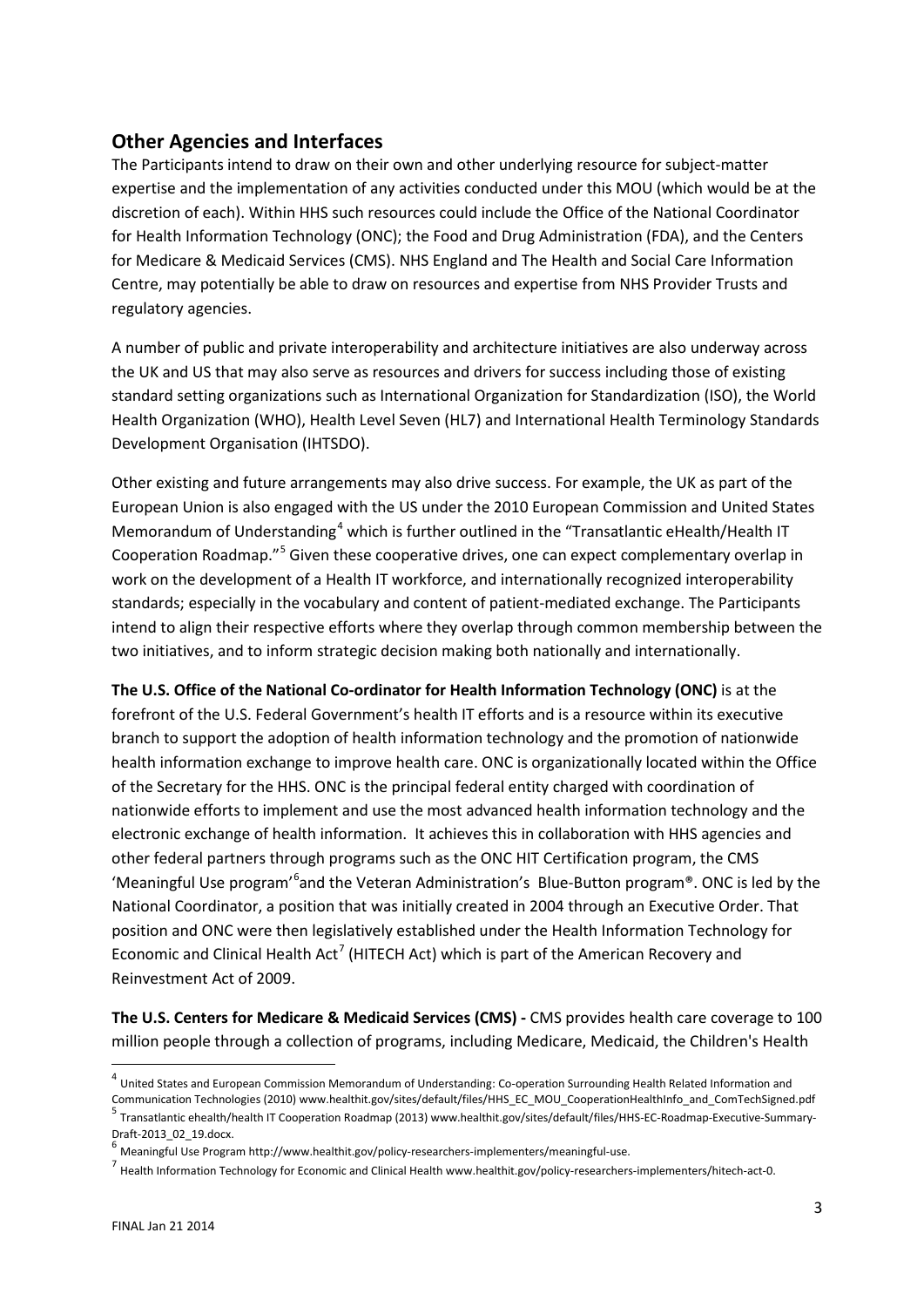Insurance Program and, soon, through the Health Insurance Marketplace. As an effective steward of public funds, CMS is committed to strengthening and modernizing the nation's health care system to provide access to high quality care and improved health at lower cost.

**The U.S. FDA** is responsible for protecting the public health by assuring the safety, efficacy and security of human and veterinary drugs, biological products, medical devices, our nation's food supply, cosmetics, and products that emit radiation. It is also responsible for advancing the public health by helping to speed innovations that make medicines more effective, safer, and more affordable and by helping the public get the accurate, science-based information they need to use medicines and foods to maintain and improve their health. FDA also has responsibility for regulating the manufacturing, marketing and distribution of tobacco products to protect the public health and to reduce tobacco use by minors. It also ensures the security of the food supply and fosters the development of medical products to respond to deliberate and naturally emerging public health threatsJoint Acts and Objectives

**The aims and scope** of this MoU are intended to reflect prior decisions and discussions on topics held at bilateral summit meetings, and to recognise the need to economise on innovation and best practices. The potential activities foreseen within the framework of this MoU include the following:<sup>[8](#page-3-0)</sup>

### **Sharing Quality Indicators**

Review a set of jointly decided quality indicators that are currently in place.

Identify alignments across existing UK and US repositories and topics with the potential for further collaboration and harmonisation, particularly in the area of longitudinal patient indicators.

#### **Liberating Data and Putting It to Work**

Discuss and identify areas of collaboration around Open Data and data transparency of secondary stores.

Examine potential areas for mutual learning and harmonisation concepts in supporting patient's to access and use their health data in managing their care.

Lever shared interests and accelerate the development of standards and interoperability that enhance patient care and create more open markets.

#### **Adopting Digital Health Record Systems**

Explore ways to maximize the successful widespread adoption of digital records.

Encourage the development of a robust Health IT workforce and reduce the administrative burden on front-line staff.

**.** 

<span id="page-3-0"></span> $8$  The HHS-NHS Collaborative Work Programme gives additional details about these potential activities. For further reference, see HHS and NHS England, HSCIC, Bilateral Health IT and Open Data Collaboration: Work Programme 2013 (appended separately and available from HHS ONC , NHS England and HSCIC).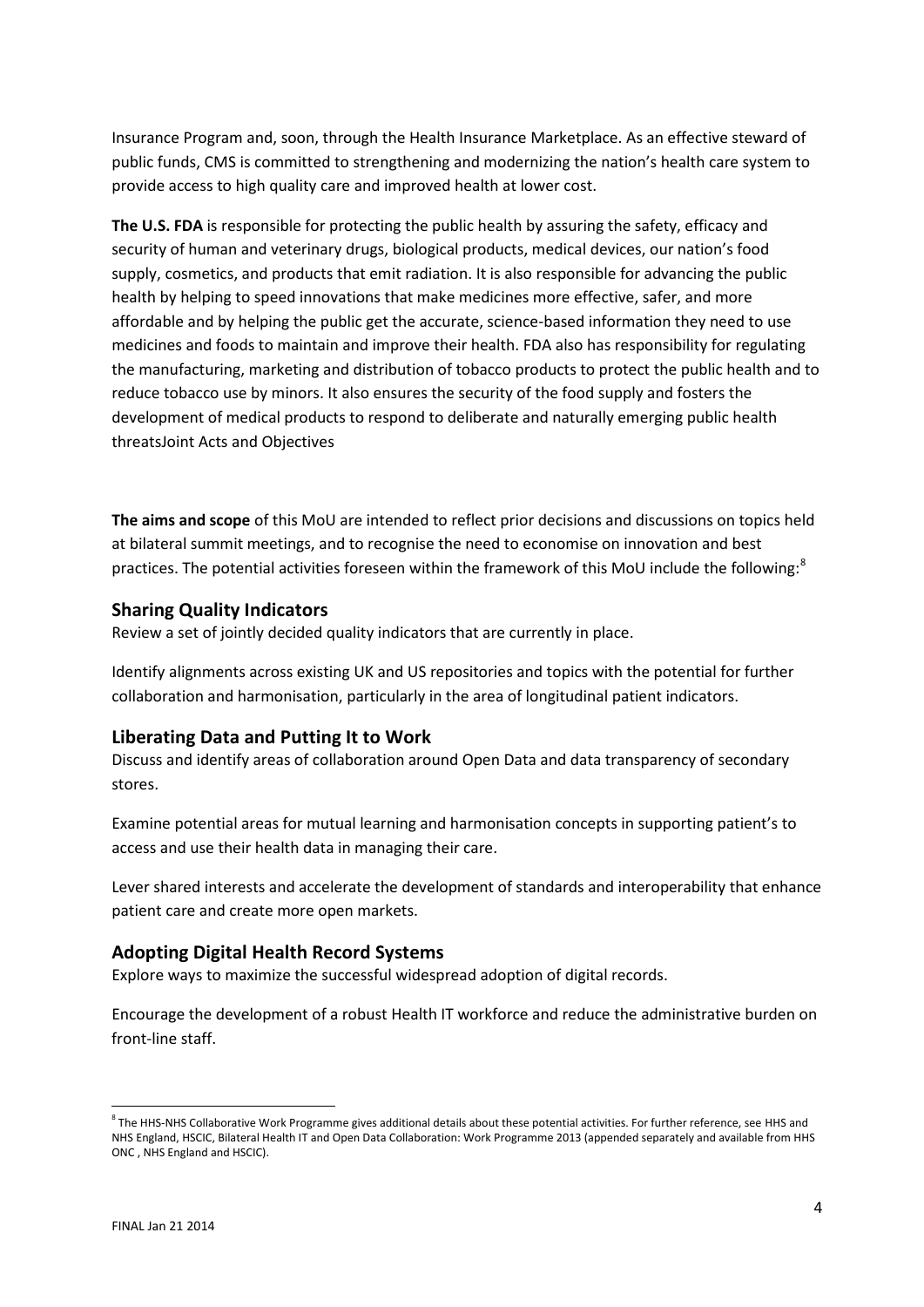### **Priming the Health IT Market**

Discuss the state of the Health IT Marketplace, including: barriers to innovation, regulatory approaches for patient and clinician health applications, certification approaches for suppliers, and strategies to support small to medium enterprises; increasing the collaboration and uptake of health systems.

### Other Activities

Other activities undertaken by Participants may include:

- promoting the exchange of expertise and organising events
- sharing knowledge and capability in design, architecture and standards
- collaboration to ensure effective capability for work stream efficiency
- conference and showcasing
- formation of joint working groups and networks
- collation of outcomes and its application to policy and strategy

### **Principles of Collaboration**

Working relationships would be characterised by the following principles:

- Promoting best practices, patient safety and high quality care;
- Respecting each organisation's independence and Governmental responsibility;
- Working in an open and transparent fashion, acknowledging that each Participant has statutory duties and that sometimes cooperation may not be necessary;
- Using human resources efficiently, effectively and economically; and
- Keeping each other fully informed about developments in their approach and methodologies.

# **Operational Governance**

The Participants intend to maintain dialogue with each other and other key stakeholders, particularly around governance, status reporting and monitoring of risks, issues and challenges. Any status reporting would be collated and disseminated to the Board. In addition, senior leads from each Participant would be identified and provide appropriate leadership for each work stream. Interfaces with existing programmes of work impacted by the outcomes of this collaboration would be acknowledged; and expertise/integration sought as required.